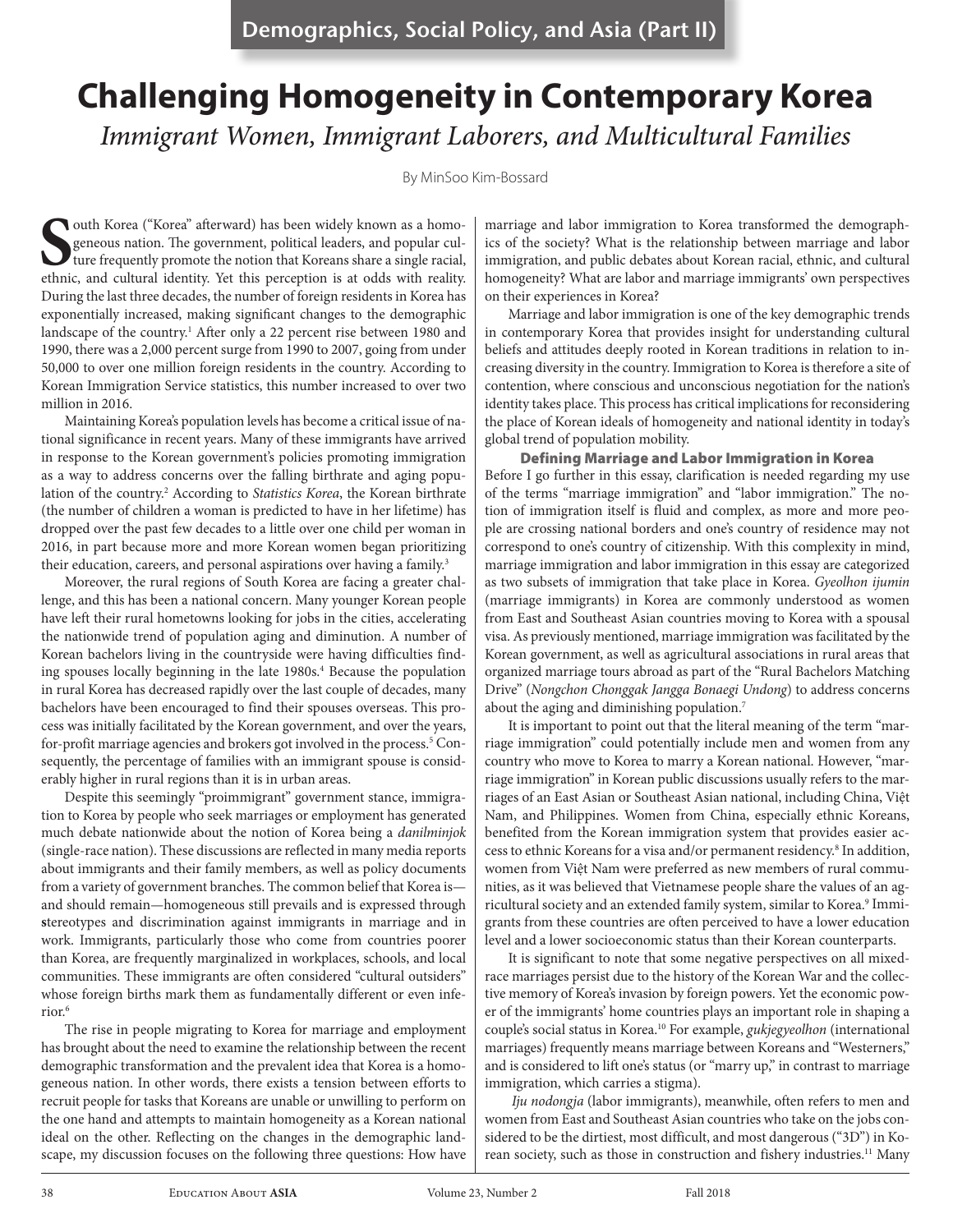of these economic sectors are in need of more laborers, as Korean workers have not filled those jobs. For labor immigrants, mostly men, gender plays a key role in the types of jobs they find. Interestingly, even though men greatly outnumber women among labor immigrants, women still represent the majority of workers in the service and entertainment industries, including catering, cleaning, and domestic service.12 There have been numerous news reports on discrimination, violence, and abuse against labor immigrants, stemming from language barriers, a lack of legal protection, and stigmas against foreigners.13

Considering the history of recent demographic changes in Korea, it is undeniable that immigrants play important roles in contemporary Korean society. At the same time, the widespread prejudice toward marriage and labor immigrants as people who are not racially, ethnically, and culturally Korean frequently emerges in the form of stereotypes, discrimination, and even violence. In the next section, I discuss the relationship between marriage and labor immigration, and Korean racial, ethnic, and cultural homogeneity.

### Why Does Immigration Matter in Korea? Examining Public Beliefs

The central position of kinship in Korean society is undeniable. As Professor Bonnie Tilland argued in Part I of the *EAA* special section Demographics, Social Policy, and Asia that family and kinship in Korea play a key role in maintaining the values of the society.14 Marriage immigrants serve the role of mother, wife, and daughter-in-law. Marriage immigrants from East and Southeast Asian countries contribute to maintaining the hierarchal and patriarchal values of traditional Korean society.15 Fulfilling the ideals of family by getting married and having children functions as a sign of a productive citizenship, as well as an important rite of passage into adulthood in Korean society.16

In response to the declining birthrate, Korean government agencies have become pro-natalist, actively promoting marriage and procreation in their policies. For instance, local government offices promote childbirth by offering an array of benefits, such as tax reduction, priority in housing, and discounts in other home expenses, such as electric bills.17 The rhetoric of patriotism has become associated with having children, as an increasing number of schools are finding it difficult to fill their classrooms.18 In this sociocultural atmosphere, marriage immigrants from East and Southeast Asian countries play a key role in maintaining and satisfying the traditional Korean value placed upon family. The aging labor force and the rising cost of labor are other important factors that have led to the increasing number of immigrants in the country.<sup>19</sup>

Unfortunately, it is not difficult to find media reports about discrimination and violence against labor immigrants, and comments on the reports expressing hostile sentiments toward immigrants. A news article reported in 2017 that many Korean families living in a region of the country highly populated by immigrant families move so that their children do not attend schools with a high percentage of children of immigrants.<sup>20</sup> Similarly, it is not unexpected to hear about how immigrants and their children face discrimination in local and national communities, such as bullying in school. The irony is that while the immigrants contribute to the national economy, they are looked down upon as "less than Korean," adulterating the racial, ethnic, and cultural homogeneity of the nation. The challenge for Korean people is to overcome the stigma they place on foreigners, particularly upon those from lower-income countries, and the deficit-oriented thinking toward those they consider "others."

### **Foreign Husbands and Wives Married to Koreans Living in South Korea as of 2015**

| <b>Rank</b>    | <b>Nationality</b>        | <b>Husbands</b> | <b>Wives</b> | % Female |
|----------------|---------------------------|-----------------|--------------|----------|
| 1              | Việt Nam                  | 894             | 39,953       | 97.8     |
| 2              | China                     | 4,689           | 30,969       | 89.0     |
| 3              | China (Ethnically Korean) | 7,190           | 15,940       | 68.9     |
| 4              | Japan                     | 1,220           | 11,641       | 90.5     |
| 5              | Philippines               | 328             | 11,039       | 98.0     |
| 6              | Cambodia                  | 45              | 4,510        | 99.0     |
| $\overline{7}$ | <b>United States</b>      | 2,440           | 752          | 23.4     |
| 8              | Thailand                  | 75              | 2,746        | 97.4     |
| 9              | Mongolia                  | 104             | 2,280        | 95.5     |
| 10             | Uzbekistan                | 75              | 2,066        | 96.5     |

Top ten countries from a list of 104 countries. Source: *Chosun.com* at https://tinyurl.com/ydzynarf.



Foreign residents of South Korea by nationality. Source: The article "A Country Where, without Foreigners, the Factories Would Close" on the *Hankyoreh* website at https://tinyurl.com/ydytamy7.

In addition, the recent demographic changes in Korea have led to the emergence of many new terminologies. *Damunhwa gajung* (multicultural families) is a term that has been introduced to replace derogatory terms used to describe children who have one Korean parent and one immigrant or foreigner parent, such as "mixed-blood" or "mixed-race" children (*honhyeol*). The term was initially suggested by a civic organization in the early 2000s, but it was popularized when the Korean government started using the term in its policy report in 2006.<sup>21</sup> Even though the intention of introducing this term was positive, "multicultural families" has taken up an undesirable meaning, drawing a line between children who have two Korean parents and those who do not.<sup>22</sup>

One unexamined assumption behind the term is that a typical Korean family is "monocultural," consisting of only one cultural background: the Korean culture. The construction of "multicultural families" as a new public belief not only overlooks the diversity that has existed in local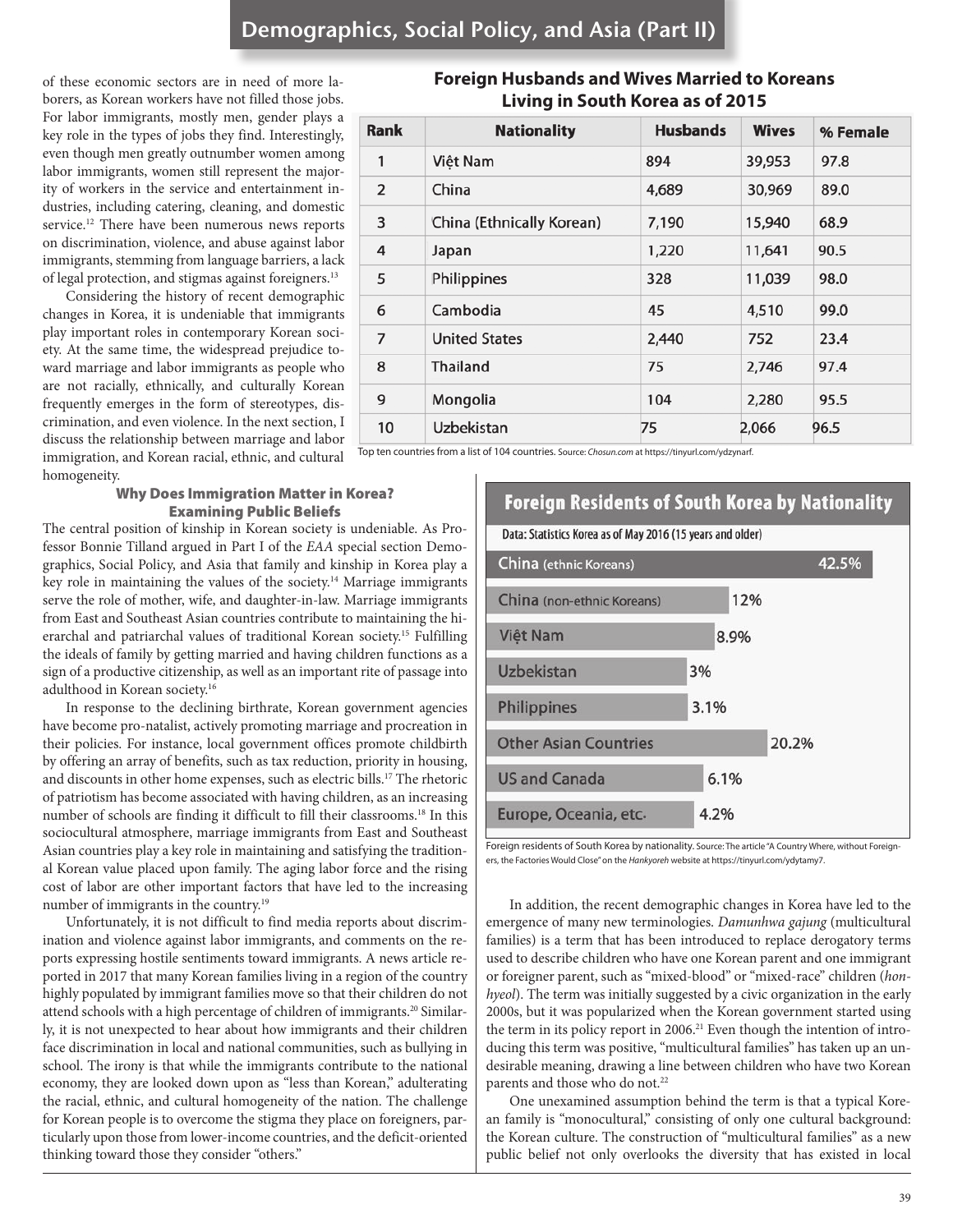## Despite many challenges, marriage and labor immigrants in Korea seek out and benefit from various opportunities that living in a new country affords them.

and national communities—including linguistic and culinary diversity, facilitated through historical, political, and social changes in the country—but it associates the Korean people with the notion of a "single-race nation." In other words, the recent demographic changes in Korea brought about efforts to emphasize the racial, ethnic, and cultural unity of the nation. This is in line with anthropologist Kyung-Koo Han's argument that geographical, socioeconomic, and historic diversity and discontinuity are often disregarded for a nationalist belief to have meaning in a society.<sup>23</sup> In other words, racial, cultural, and ethnic homogeneity is highlighted at the expense of recognizing diversity within the country throughout Korean history. In this context, what is largely missing from the public discussion are the voices of marriage and labor immigrants themselves. Considering the historical overtones that emphasized the significance of the homogeneity of the "single-race nation," the perspectives of marriage and labor immigrants need to be made more visible in communal discussions so that public beliefs about non-Korean "others" can be diversified.

### Voices of Marriage and Labor Immigrants

The media coverage and government reports in Korea frequently associate unruliness with marriage and labor immigrants. There have been discussions of numerous "social problems" associated with immigrants in Korea, which generally put the blame back on them. These issues include a high divorce rate, domestic and workplace violence, and children from the immigrant families struggling in school.

Even though neither the marriage and labor immigrants' individual voices nor the reasons why they move to Korea can be generalized, a Korea-centric perspective on immigration leaves out the complexities immigrants navigate on a daily basis, and the knowledge and experiences they bring with them. Between 2013 and 2015, I conducted a series of ethnographic interviews with marriage and labor immigrants, an immigrant's Korean spouse, and Korean social workers who support immigrant families in three cities of different demographics. One of the immigrants I interviewed in 2013, Ying Yue, a marriage immigrant from China, was aware of this unchallenged stereotype circulating in society. Calling attention to bad press in the aftermath of a recent regional festival celebrating the cultures of immigrants in local communities, she remarked how the immigrants were blamed for trashing the site: "it is not because it was a festival for immigrants, but because it was a festival."

The marriage and labor immigrants I met between 2013 and 2015 grappled with a range of thoughts about themselves, their families, and their futures. In the same 2013 interview, Ying Yue spoke of the importance of recognizing the courage that immigrants had to move to a new country hoping for a better life. Gouba, a labor immigrant from Myanmar, shared how difficult it had been to work with Korean people, as he had been treated like "an animal" during his early years working in Korea, bombarded by profanities from his Korean supervisors. Some immigrants dealt with the disappointments about current life circumstances and difficulties they needed to navigate, wondering what would have happened if they did not immigrate, struggling to find their place as individuals, parents, and productive members of the community.

Despite many challenges, marriage and labor immigrants in Korea seek out and benefit from various opportunities that living in a new country affords them. One example of the immigrants achieving their "Korean

dream" is by making financial contributions to their families back home. Sociologist Danièle Bélanger and her colleagues discuss in their article "Marriage Migrants as Emigrants" the significance of the remittances that Vietnamese marriage immigrants living abroad sent to their families back home. Conceptualizing the immigrant women as "emigrants" can help challenge the assumption that immigrant women are passive beings or that they have fallen victim to human trafficking.<sup>24</sup>

The importance of gaining job opportunities through immigration is something that emerged in my interview with Ngoc, a marriage immigrant from Việt Nam. Even though she had struggled with going from one shortterm job to another when I met her in 2013, she transitioned into a more stable job in the service industry in 2014, which made her feel like she could be successful if she worked hard. She said that other immigrants she spoke with from Việt Nam were eager to find a job and start making money, which concerned her because she believes that it is important to learn the Korean language and grow more knowledgeable in order to become a good parent.

Conversely, work opportunities could weigh the immigrants down. Gwangcheol, a Korean social worker I interviewed, shared how some immigrants were under the pressure of meeting their parents' expectations by sending money back to their home countries. He mentioned that this stress, being perceived as a source of improving the family's livelihood, could affect immigrants adjusting to their new lives in Korea because this could create tension within their immediate families in Korea.

In addition, marriage immigration could create opportunities for travel and work, not only for the immigrants themselves, but also for their family members. Cultural anthropologist Caren Freeman explains in her book *Making and Faking Kinship: Marriage and Labor Migration* between China and South Korea, how international marriages between an ethnic Korean living in China and a Korean national can legally provide the parents of the Korean–Chinese spouse an opportunity to apply for a visitation visa to travel to Korea, which could be abused for seeking illegal employment. In this sense, marriage and labor immigration to Korea could have an impact on both the sending and the receiving communities, as marriage immigration and labor immigration are closely intertwined.

Raising children was another important factor immigrants took under consideration before deciding to move to Korea. When I asked Ngoc what brought her to Korea, she shared that she liked the idea of raising her future children in a better environment—somewhere not too far away from her home country and in a country with a "better" climate. During our last interview in 2015, Gwangcheol pointed out that children from marriage and labor immigrant families could help bridge the different countries their parents come from, as the children can become familiar with the languages and cultures of both countries. While Korea as a society is still grappling with social stereotypes and stigmas about "others" within local and national communities, the benefits of raising multilingual children, such as those from marriage and labor immigrant families who can navigate multiple cultures, have entered the public conversations.

There have been efforts to ameliorate public beliefs about immigrants and their lives in Korea, reflecting the perspectives of marriage and labor immigrants. One example is school textbook revisions carried out by the Ministry of Education and Human Resources Development (current Ministry of Education). According to *Educational Support for Children from Multicultural Backgrounds*, published by the Ministry of Education and Human Resources Development in May 2006, social studies textbooks were revised to reflect the increasing diversity in the country, deleting the prior assertion that Korea is a "single-race nation."

This is an important step, as young children will be exposed to ideas that reflect the transforming demographic landscape of the country. Still, there is much work to be done to improve the social overtone and attitudes toward immigrants, examining the power dynamics between the long-held beliefs about Korean people and the "cultural others."